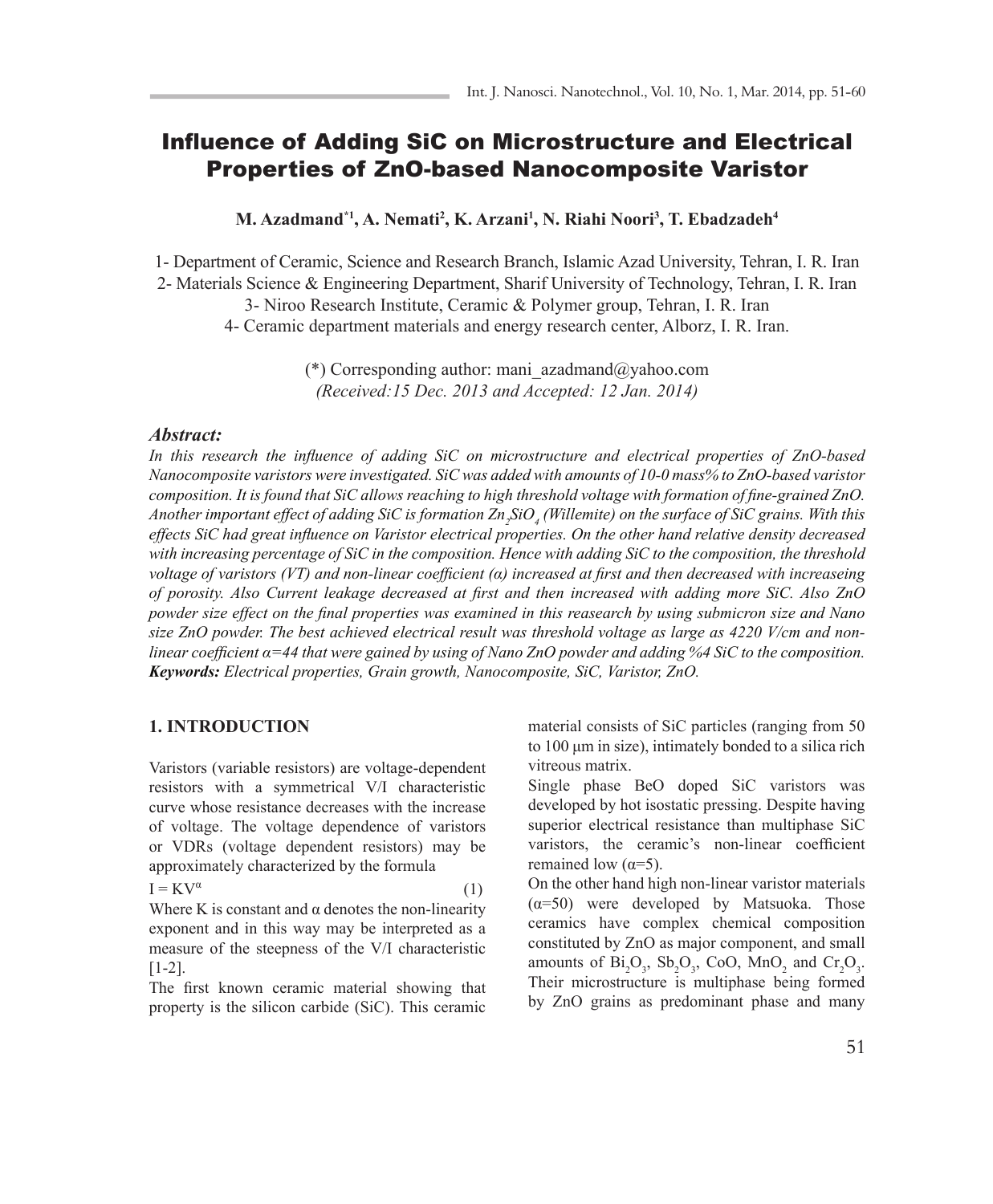|                  | Composition      |          | mass $%$       |                |                                |           |     |            |
|------------------|------------------|----------|----------------|----------------|--------------------------------|-----------|-----|------------|
|                  |                  |          | ZnO            | <b>SiC</b>     | Bi <sub>2</sub> O <sub>3</sub> | $Sb_2O_3$ | CoO | <b>PVA</b> |
|                  | A<br>$\mathbf B$ |          | 95             | $\theta$       | 3                              | 1.5       | 0.5 | 0.75       |
|                  |                  |          | 93             | $\overline{2}$ | 3                              | 1.5       | 0.5 | 0.75       |
|                  | $\mathcal{C}$    |          | 91             | $\overline{4}$ | 3                              | 1.5       | 0.5 | 0.75       |
|                  | D                |          | 89             | 6              | 3                              | 1.5       | 0.5 | 0.75       |
|                  | E                |          | 87             | 8              | 3                              | 1.5       | 0.5 | 0.75       |
|                  | F                |          | 85             | 10             | 3                              | 1.5       | 0.5 | 0.75       |
|                  |                  |          |                |                |                                |           |     |            |
| Temperature (C") | 1200             |          | 1100<br>60 min |                |                                |           |     |            |
|                  | 1000             |          |                |                |                                |           |     |            |
|                  | 800              |          | 5 C'/min       |                |                                |           |     |            |
|                  | 600              |          |                | 2 C'/min       |                                |           |     | 700 C'     |
|                  | 400              |          | 5 C'/min       |                |                                |           |     |            |
|                  | 200              | 2 C'/min |                |                |                                |           |     |            |
|                  | 0                | 5 C'/min |                |                |                                |           |     |            |
|                  | 0                |          | 50             | 100            | 150                            | 200       | 250 | 300<br>350 |
|                  | Time (minute)    |          |                |                |                                |           |     |            |

*Table 1: Chemical composition of samples*

*Figure 1: Rate of heating varistor samples*

other phases like the spinel  $(Zn_7Sb_2O_{12})$ , pyrochlore  $(Zn_2Bi_3Sb_3O_{14})$  and several polymorphic phases of bismuth oxide, distributed in the structure [3].

ZnO based varistors exhibit highly non-linear current–voltage characteristics which find application in the field of protection gainst transient voltage surges. In doped ZnO ceramics non-linearity coefficients as high as  $\alpha$ =70 can be achieved. In standby, the varistor is subjected to a voltage below its characteristic breakdown voltage and only a leakage current pass through the bulk specimen. During transient surge the voltage between electrodes exceeds the breakdown voltage and the varistor becomes highly conductive diverting the current to ground and so protecting the circuit.

The non-linear response originates on its polycrystalline microstructure and more specifically on detailed processes occurring at the grain/grain interfaces. By proper doping, the near grain boundary region becomes highly resistive while the grain interior turns into conductive, and electrostatic potential barriers build up at the grain boundaries due to charges being trapped at interface states [4].

In fact in Ceramic varistors based on the ZnO–  $Bi_2O_3 - Sb_2O_3$  system the characteristic non-linear current-voltage response is a consequence of their microstructure and electronic structure. Non-ohmic behavior is due to the presence of electrically active grain boundaries, formed by an intergranular  $Bi_2O_3$ rich phase that separates the semiconducting ZnO grains. Besides  $Bi<sub>2</sub>O<sub>3</sub>$ , other oxides enter in minor proportions into the varistor composition  $(Sb_2O_3)$ , CoO,  $\text{MnO}_2$  and  $\text{Cr}_2\text{O}_3$ ). Their role is to improve the electrical response [5].

With consideration that ZnO based varistors and SiC based varistors are used as two important generation of varistors, it seems that there is a vacant place in research papers to examine the properties of ZnO-SiC composite as a varistor. We know that SiC has a very strong covalent bond. As a tough material SiC can prevent the ZnO grain growth and help to have tinier microstructure. In the present work, influence of amount of added SiC and also affection of using Nano size ZnO powder on microstructure, final density, and current–voltage (I–V) characteristics of ZnObased varistor ceramics has been investigated.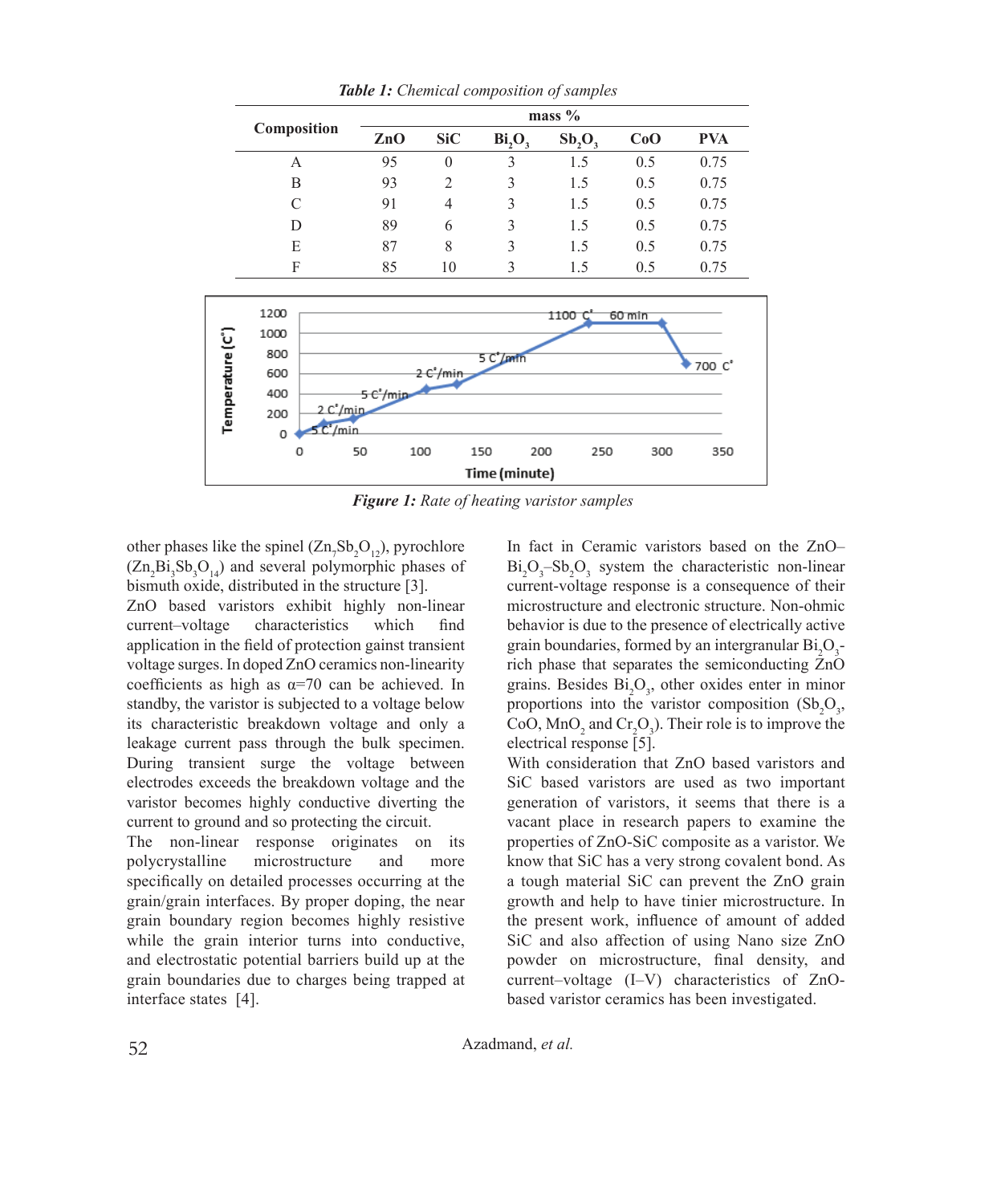### **2. EXPERIMENTAL**

The basic formulation and preparing process in current research were chosen like conventional varistor formula and process. Analytical grades of ZnO (Zinchem, 300-900 nm), ZnO (Nano Amor, 20 nm), SiC-β (Nano Amor, 45-55 nm),  $Bi<sub>2</sub>O<sub>3</sub>$ (Nano Amor, 90-210 nm),  $\mathrm{Sb}_2\mathrm{O}_3$  (Nano Amor, 90- $210 \text{ nm}$ , CoO (Nano Amor,  $90-210 \text{ nm}$ ), and PVA (Sigma), were used in this work. SiC-β was chosen because mobility of SiC- $\beta$  is higher than SiC- $\alpha$  and thus the electrical resistance of SiC-β is lower than SiC- $\alpha$  [6]. In this paper the samples which made by Nano size ZnO powder are called Nano samples and the samples which made by Submicron size ZnO powder are called Submicron samples. The composition of the samples are shown in Table 1.

#### **2.1. Sample preparation**

The samples were prepared by conventional method. Table 1 shows the chemical compositions of samples prepared in this research. The oxide powders were weighed and then mixed during 20 min with Alumina balls and distilled water in fast mill. The Aqueous slurry obtained was dried in 80°C during 24 h. Then dry milling of the dried batches was carried out during 20 min in fast mill without water just by alumina balls. The batches were molded in discs of 20 mm diameter and 3 mm in thickness under pressure of 100 Mpa by using hydraulic isostatic press. Then the green bodies were sintered at  $1100^{\circ}$ C for 1 h. The maximum sintering temperature was chosen based on other researcher experiences [7-8].

The rate of heating is shown in Figure 1. It was chosen with considering some physical and chemical reactions during the heating. Some of the important chemical reactions are as below [1, 9-10].

### **2.2. Density measurment and Analyzing of microstructure and phases**

The density of the pellets was measured by Archimedes method.

$$
\rho = W_{d} / W_{w} - W_{s}
$$
\n<sup>(7)</sup>

$$
\%RD = (\rho / \rho_{\text{th}}) \times 100 \tag{8}
$$

Where ρ is density, Wd is dry weight, Ww is wet weight, Ws is soaking weight, ρth is theoretical density that were measured for each composition, and %RD is relative density. To observe the microstructure scanning electron microscope (SEM, TESCAN-VEGII XMU, Czech) was utilized. In order to remove ZnO from surface and emerge grain boundaries, the pellets were polished and etched with 5 molar NaOH solution. Also the samples were coated with gold to be ready for SEM analyzing. The crystalline phases were identified by an X-ray diffractometer (STADI-MP, Germany) using 40 KV voltage and 30 mA amperage and Cu Kα as a radiation source.

#### **2.3. Measurement of V–I characteristics**

For electrical varistor test, the pellets were polished and coated by conductive Carbon onto both faces with using conductive Carbon spray (KONTAKT CHEMIE, Belgium). For avoiding of surface current effect, the bodies were coated on the side part by an insulator epoxy resin. The I–V characteristics were measured at low currents until 10 mA under continuous voltage. The voltage–current (V–I) characteristics were measured by using a V–I source/measure unit. The nominal varistor voltages  $(V_N)$  (breakdown voltage is the voltage at which the varistor switches from a highly resistive to a highly conductive state) at 1 and 10 mA and the threshold voltage  $V_T$  (V/mm) (breakdown voltage/

$$
Sb_2O_3(s) + O_2(s27°C) \rightarrow Sb_2O_5(t)
$$
\n
$$
(2)
$$

$$
Sb_2O_5(t) + ZnO(s)(700-800°C) \rightarrow ZnSb_2O_6(s)
$$
\n(3)

$$
ZnSb2O6(s) + 6ZnO(s)(>800°C) \rightarrow Zn7Sb2O12(s)
$$
 (4)

$$
2Zn_2Bi_3Sb_3O_{14} + 17ZnO (950-1050°C) \rightarrow 3Zn_7Sb_2O_{12} + 3Bi_2O_3
$$
 (5)

$$
3ZnSb_2O_6 \text{ (s)} + 3Bi_2O_3 \text{ (s)} + ZnO \text{ (s)}\text{ (900-700°C)} \rightarrow Zn_2Bi_3Sb_3O_{14} \text{ (s)} \tag{6}
$$

*International Journal of Nanoscience and Nanotechnology*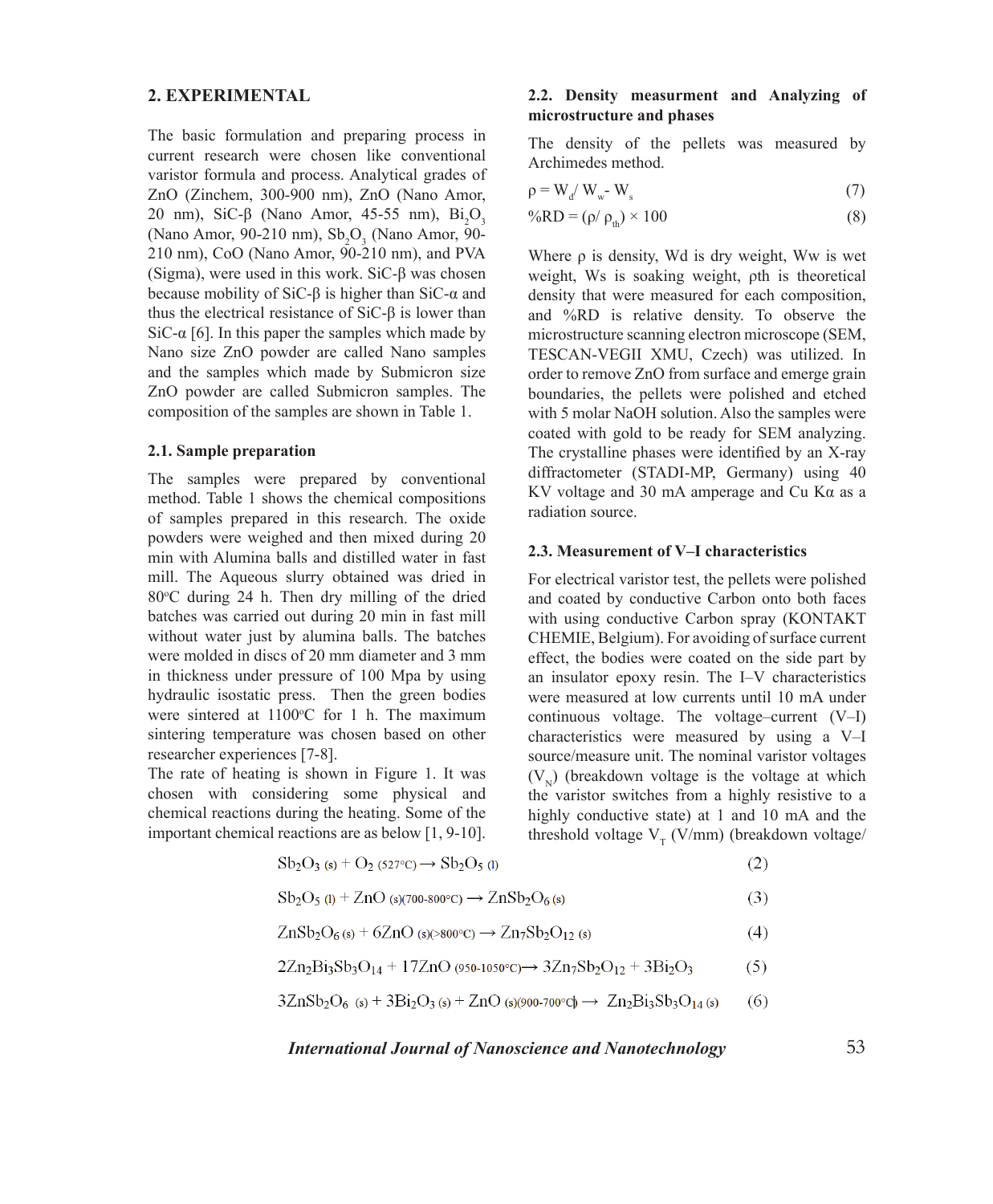unit thickness of varistor ceramic) were measured.  $V_T=V_N$  (1mA)/d, where d is the thickness of the sample in mm) and the non-linear coefficient  $\alpha$  $(\alpha = \log(I_{10mA}/I_{1mA})/\log(V_{10mA}/V_{1mA})$  =1/log (V<sub>10mA</sub>/  $V_{1mA}$ ) according to the equation describing the V–I non-linearity of the varistor ceramics  $I = KV^{\alpha}$ ) were determined. The leakage current  $(I<sub>r</sub>)$  (the current through the varistor in the pre-breakdown region of the V–I characteristic) was measured at 0.75  $V_{N}$ (1mA) [7]**.**

# **3. RESULTS AND DISCUSSION**

Six different varistor samples with different compositions were constructed. Figure 2 shows SEM micrographs of ceramic varistors sintered 1 h in  $1100^{\circ}$ C with 0, 2, and 6 mass% of SiC content. As can be seen, basically, the growth of ZnO grains was prevented by SiC grains and therefore the average of ZnO grain sizes decreased as the amount of SiC increased. From the other point of view, densification has been limited by increasing the amount of SiC. With the increase of mass% of SiC from 0% up to 10 % in the composition, the average of ZnO grain size decreased from 4 μm to 2 μm and the amount of porosity increased from 6% up to 25%.

So it will have two different effects on the varistor properties: 1-decreasing ZnO grain size 2 increasing the amount of porosity. For investigation of ZnO initial powder size effects on the final microstructure of varistors, series of samples were prepared with using ZnO nano size powder with the same formula. As can be seen in Figure 2 the average of ZnO grains in the samples content nano ZnO didn't have sensible difference to the samples which prepared by submicron size ZnO.

The increasing of porosity with adding SiC was verified by measuring density. The density of samples was measured by Archimedes method. The results are shown in Figure 3. It can be realized a sensible decrease in density of samples from 94% to 73% with the increasing amount of SiC from 0% to 10% in the composition. This event might be occurred by two reasons. Firstly SiC seeds as a physical barrier can prevent the ZnO grains to reach each other during the sintering. Hence SiC prevents densification process. Secondly vaporization of Carbon due to oxidation of SiC in high temperature can make porosities in the microstructure of samples. A similar rate of decreasing in density was occurred in nano samples. But nano samples revealed a higher density in comparison to submicron samples. In nano samples the average of relative density was about 2% higher than Submicron samples.



*Figure 2: SEM image of varistor samples with different composition: (a) 0% SiC with submicron ZnO; (b) 2% SiC with submicron ZnO; (c) 6% SiC with submicron ZnO; (d) 0% SiC with nano size ZnO; (e) 2% SiC with nano ZnO*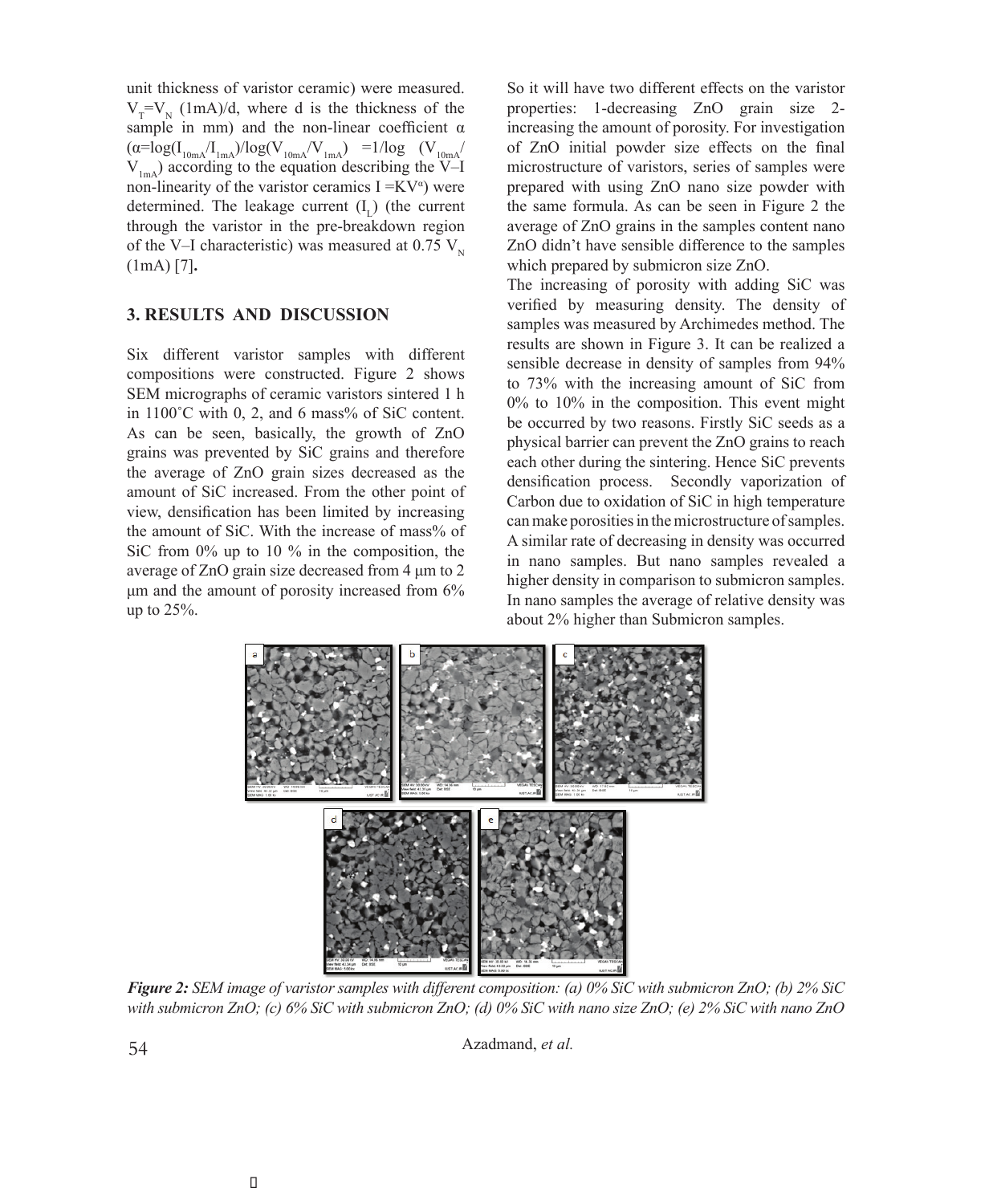

*Figure 3: Relative density of sintered samples using Sub Micron ZnO and Nano ZnO*



*Figure 4: XRD pattern of varistors with different composition (W: Willemite , P:Pyrochlore , Z:ZnO , S:Spinel, SiC: Silicon carbide): (a) 0% SiC; (b) 4% SiC*

Several phases were identified by assisting EDX and XRD analyses. XRD patterns of the investigated samples are given in Figure 4.

According to XRD peaks in the sample without SiC, three phases were identified: ZnO phase as the main phase,  $\text{Zn}_7\text{Sb}_2\text{O}_{12}$ -type Spinel phase,  $\text{Zn}_2\text{Bi}_3\text{Sb}_3\text{O}_{14}$  Pyrochlore phase. In samples which had SiC content ,moreover the mentioned phases, additional peaks were evident and their intensity

increased with the increasing of SiC amount in the starting composition .These phases were identified as be SiC- $\beta$ , and Willemite (Zn<sub>2</sub>SiO<sub>4</sub>). Willemite is created by combination ZnO and the layer of SiO<sub>2</sub> on the surface of SiC grains. Due to this fact that the SiC-β's peaks were existed in XRD patterns, so it can be say that there is possibility of existing of remained SiC-β in the core of Willemite phase.

*International Journal of Nanoscience and Nanotechnology*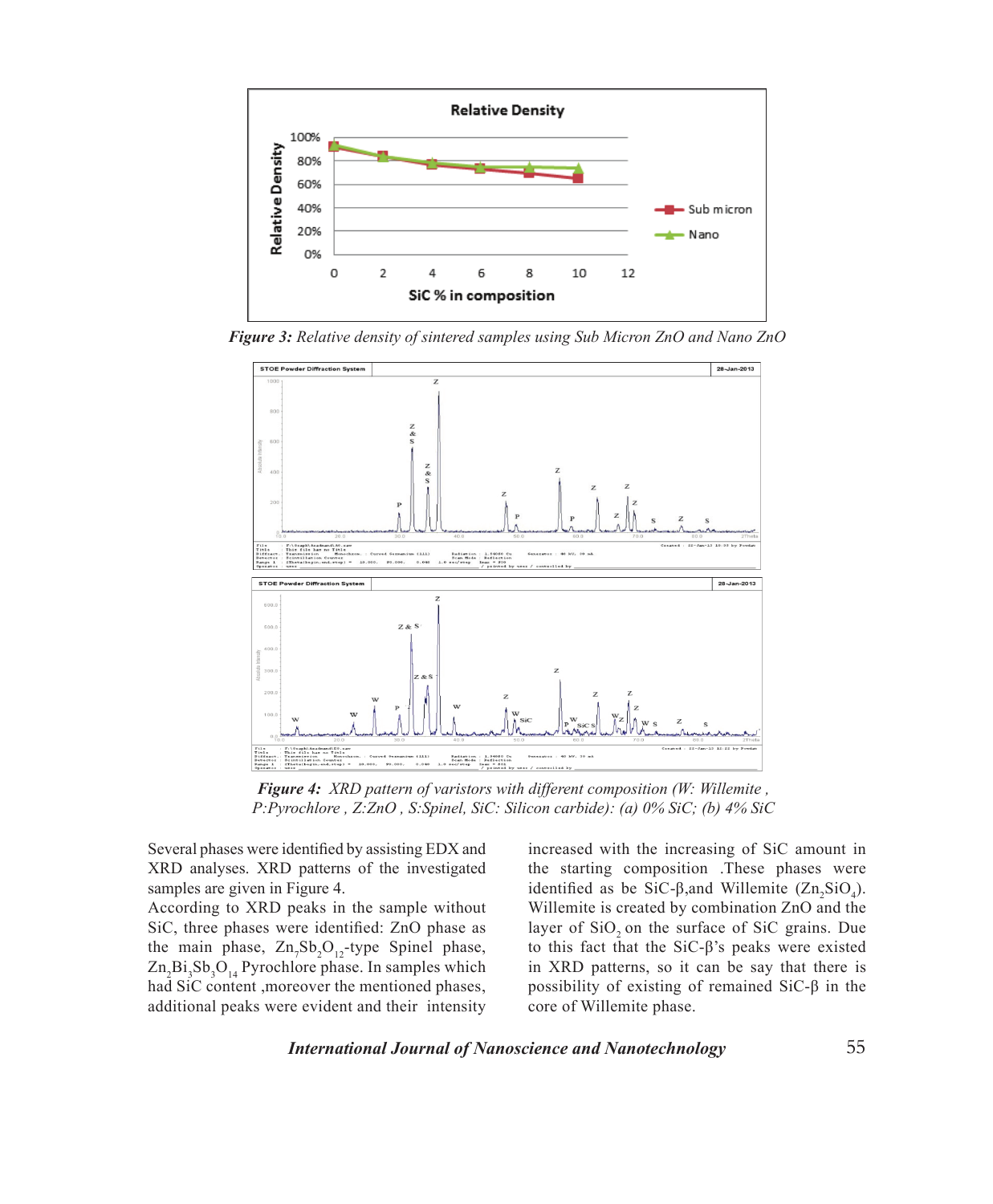The likely position of willemite, SiC, and ZnO phases is shown in Figure 5. I-V electrical test of samples was carried out. Characteristic curves of varistor samples with six different amounts of SiC and two different ZnO grain sizes are depicted in Figure 6. As can be seen, all the samples showed varistor electrical behavior. Also threshold voltage, α and current leakage of varistor samples were displayed in Figure 7. The leakage current  $(I<sub>r</sub>)$  was measured at  $0.75V_N$  (at 1 mA).



*Figure 5: Schematic image of likely position of willemite, SiC, and ZnO phases in ZnO-SiC based varistor*

All the charts had an optimum point. As can be seen the threshold voltage and  $\alpha$  increased and then decreased, and the current leakage decreased and then increased as the amount of SiC increased in the composition. Regarding to the SEM micrographs the increasing of SiC amount in the composition will cause to decrease of final ZnO grain size. Referring to equation 1, threshold voltage will increase if the ZnO grain Size decreases. So raising of SiC amount in varistor composition will cause to reduction of ZnO grain size and hence it will result in the threshold voltage rise.

$$
V_T = 3d/D \tag{9}
$$

Which  $V_T$ : Threshold voltage, d: Varistor thickness, D: Average of ZnO grain sizes. Also based on the final composition another likely reason for rising the threshold voltage with the increasing of SiC amount can be mentioned. With consideration of XRD patterns it can be realized that by adding SiC in the varistor composition, a new phase that name is Willemite is created. Based on this fact that



*Figure 6: I-V curves of varistor samples: (a) with submicron ZnO; (b) with nano ZnO*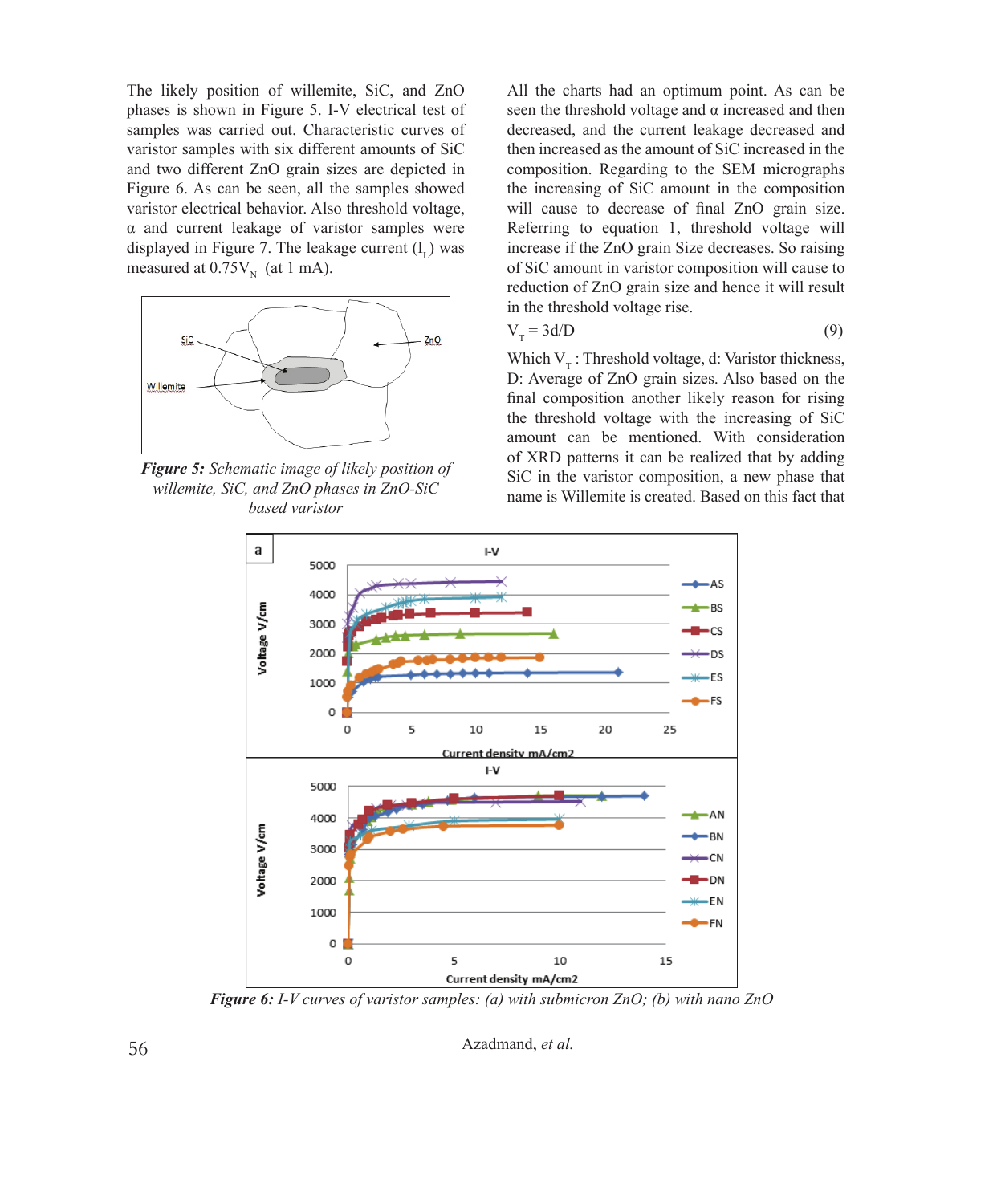





*Figure 7: Influence of adding SiC on threshold voltage, non-linear coefficient α, and current leakage of varistor: (a) with using submicron ZnO; (b) with using nano ZnO*

*International Journal of Nanoscience and Nanotechnology*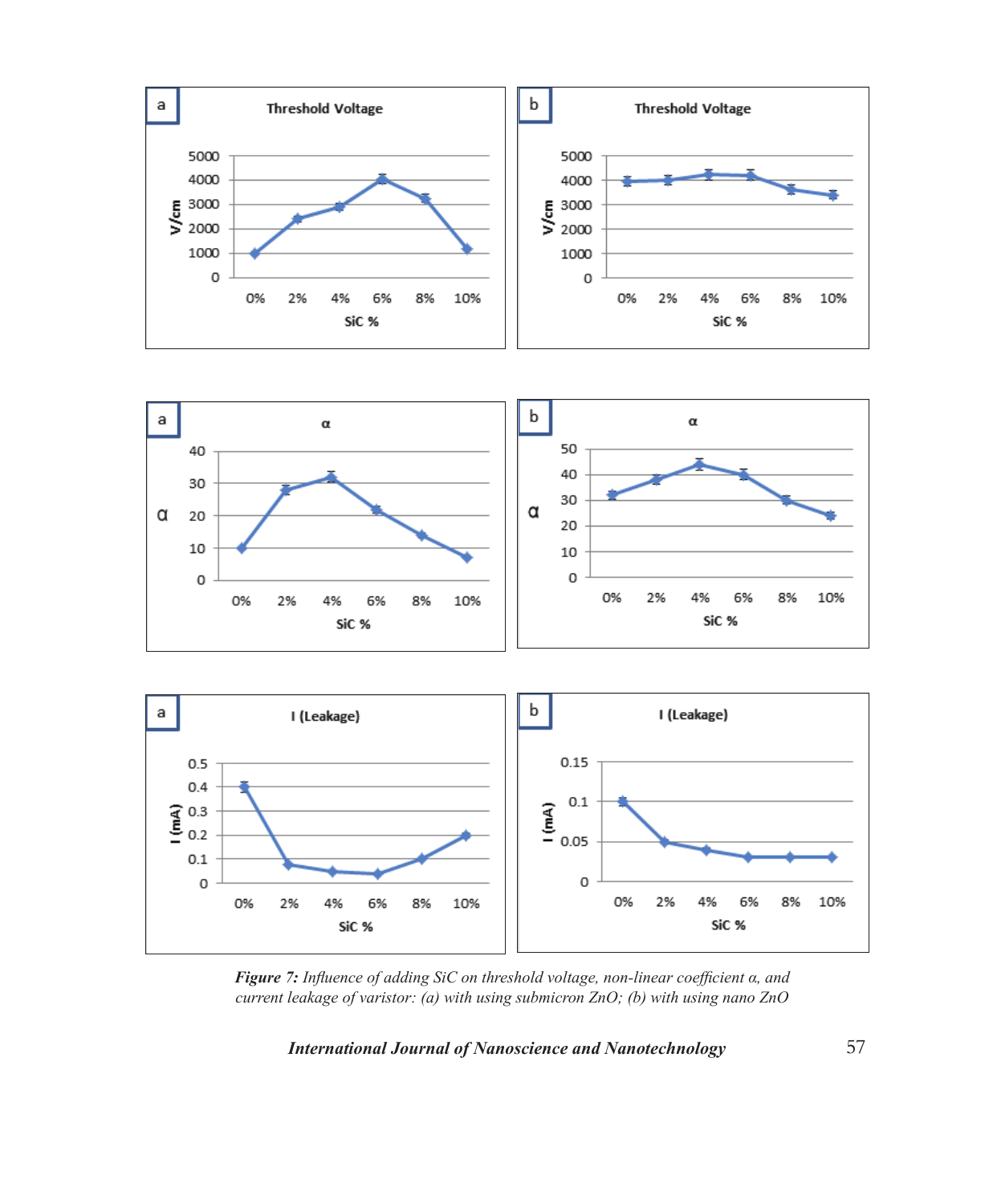Willemite is a high electrical resistant phase with an electrical band gap as high as 5.5 ev [11], creation of this phase can cause to increase of threshold voltage.

On the other hand with continuance adding SiC, as it was shown in Figure 3 the density of samples decreased and it means the amount of porosity increased. So with continuance of adding SiC the amount of porosity increased and therefore the threshold voltage decreased. Also the non-linear coefficient α was affected by adding SiC and the Creation of Willemite on the surface of SiC grains is the most likely reason of the increasing  $\alpha$  by adding SiC to the composition.

Willemite is created by combination ZnO and the layer of  $SiO<sub>2</sub>$  on the surface of SiC grains. So the final obtained microstructure will be a High resistant phase (Willemite) between to semi conductor grains (ZnO & SiC) which is ideal for having a varistor with high  $\alpha$ . Morover the band gap of SiC is smaller in comparicon to ZnO [12-13]. As like as threshold voltage, non linear coefficient α decreased with adding more SiC duo to increase of porosity. Also current leakage  $(I<sub>r</sub>)$  is affected by SiC amount.  $I<sub>r</sub>$  is the current which pass through the grain boundaries before threshold voltage.

With adding SiC, Willemite will be created in grain boundaries; and due to high electrical resistance of Willemite, current leakage decreases. With continuance of adding SiC, the amount of porosity will be increased and so it will cause to increase the current leakage. Regarding to the results the rate of the variation of electrical properties with SiC amount in Nano samples was lower than submicron samples. In addition, Nano samples were shown higher threshold voltage, higher  $\alpha$ , and lower current leakage in comparison to submicron samples.

## **4- CONCLUSION**

The influence of adding SiC to ZnO based varistor on electrical and physical properties of varistor was investigated in this research. Regarding to the results, adding SiC to ZnO based varistor samples, decreased the ZnO grain growth process. So the final structure of varistor was finer with using SiC

in the composition and it influenced on electrical properties.

On the other hand there is another effect on varistor physical properties by adding SiC that is decreasing density. So these two different effects will cause to different electrical behaviors. At first threshold voltage and α increased by adding SiC and then decreased as the porosity increased. Also current leakage decreased at first and then increased.

The influence of ZnO grain size also was studied in this work. Using Nano ZnO didn't have sensible effect on final grain size but it improved the equality of microstructure and electrical properties. The best achieved electrical result was threshold voltage as large as 4220 V/cm and non-linear coefficient  $\alpha$  =44 that were gained by using of Nano ZnO powder and adding 4% SiC to the composition.

# **REFERENCES**

- 1. M. Houabes: Corros. Sci., R. Metz, "Rare earth oxides effects on both the threshold voltage and energy absorption capability of ZnO varistors", Journal of the Ceramics International., Vol. 33, (2006), pp. 1191–1197.
- 2. D. Xu, L. Shi: Corros. Sci., Z. Wu, Q. Zhong, X. Wu, "Microstructure and electrical properties of ZnO–  $Bi<sub>2</sub>O<sub>3</sub>$ -based varistor ceramics by different sintering processes", Journal of the European Ceramic Society., Vol. 29, (2009), pp. 1789–1794.
- 3. S.A. Pianaroa: Corros. Sci., P.R. Buenob, E. Longob, J.A. Varela, "Microstructure and electric properties of a  $\text{SnO}_2$  based varistor", Journal of Ceramics International., Vol. 25, (1999), pp. 1–6.
- 4. M. Peiteado: Corros. Sci., J. Fernandez, A. Caballero, "Varistors based in the  $ZnO-Bi<sub>2</sub>O<sub>3</sub>$ system: Microstructure control and properties" Journal of the European Ceramic Society., Vol. 27, (2007), pp. 3867–3872.
- 5. M. A. de la Rubia, M. Peiteado, J.F. Fernandez: Corros. Sci., A.C. Caballero, "Compact shape as a relevant parameter for sintering  $ZnO-Bi<sub>2</sub>O<sub>3</sub>$  based varistors, "Journal of the European Ceramic Society., Vol. , (2004), 24. pp. 1212-1209.
- 6. G .Lynn Harris: Corros. Sci., "Properties of silicon carbide", IET. ISBN 0-85296-870-1, (1995), pp. 170–180.
- 7. D. XU: Corros. Sci., C. Xiao-nong, Y. Xue-hua,